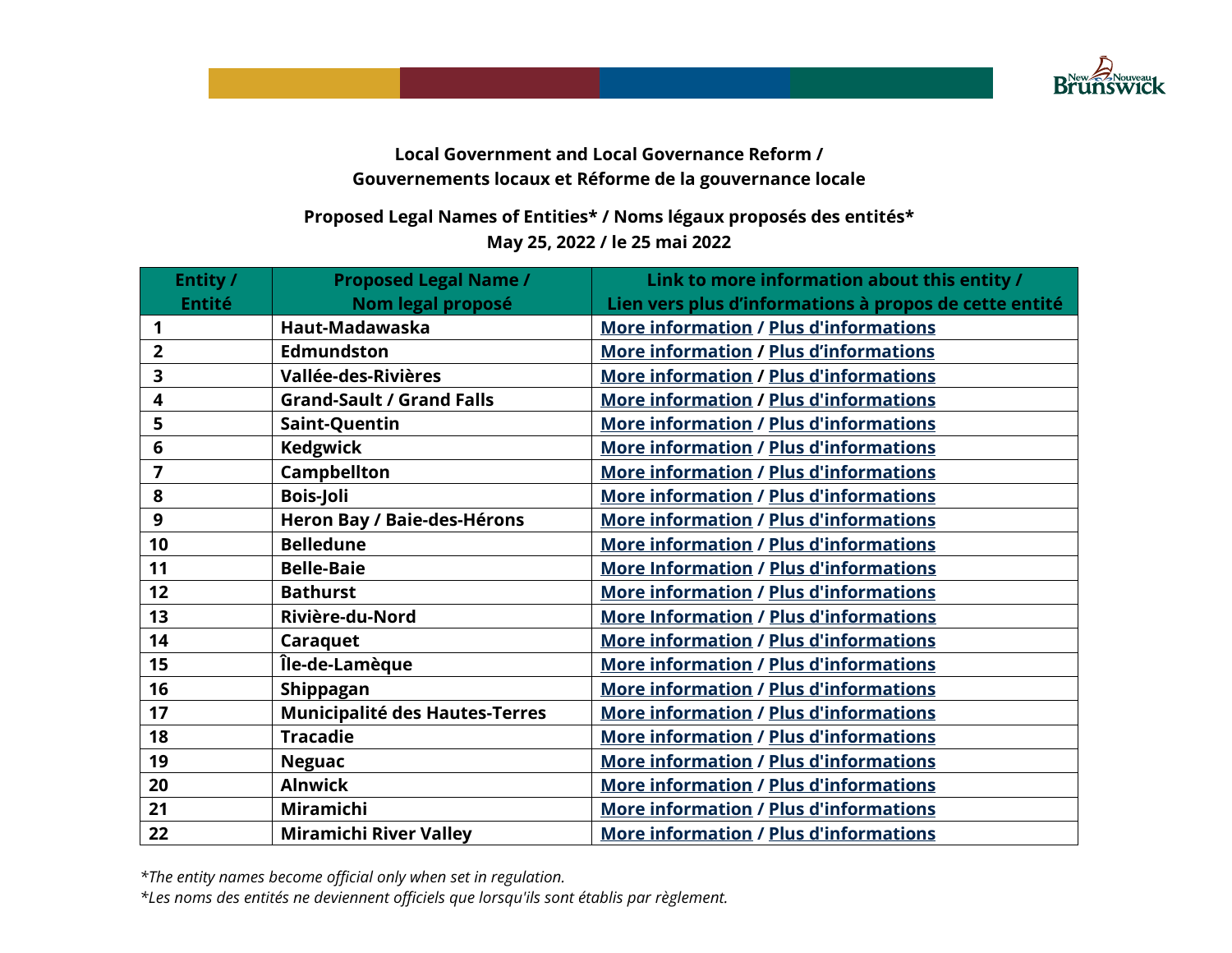

| Entity /      | <b>Proposed Legal Name /</b>  | Link to more information about this entity /           |
|---------------|-------------------------------|--------------------------------------------------------|
| <b>Entité</b> | Nom legal proposé             | Lien vers plus d'informations à propos de cette entité |
| 23            | <b>Village of Doaktown</b>    | <b>More information / Plus d'informations</b>          |
| 24            | <b>Upper Miramichi</b>        | <b>More information / Plus d'informations</b>          |
| 25            | <b>Nouvelle-Arcadie</b>       | <b>More information / Plus d'informations</b>          |
| 26            | <b>Beaurivage</b>             | <b>More information / Plus d'informations</b>          |
| 28            | <b>Five Rivers</b>            | <b>More information / Plus d'informations</b>          |
| 29            | <b>Grand-Bouctouche</b>       | <b>More information / Plus d'informations</b>          |
| 30            | Champdoré                     | <b>More information / Plus d'informations</b>          |
| 31            | <b>Beausoleil</b>             | <b>More information / Plus d'informations</b>          |
| 32            | <b>Maple Hills</b>            | <b>More information / Plus d'informations</b>          |
| 33            | Salisbury                     | <b>More information / Plus d'informations</b>          |
| 34            | <b>Moncton</b>                | <b>More information / Plus d'informations</b>          |
| 35            | <b>The Town of Riverview</b>  | <b>More information / Plus d'informations</b>          |
| 36            | <b>Dieppe</b>                 | <b>More information / Plus d'informations</b>          |
| 37            | <b>Shediac</b>                | <b>More information / Plus d'informations</b>          |
| 38            | Cap-Acadie                    | <b>More information / Plus d'informations</b>          |
| 39            | <b>Strait Shores</b>          | <b>More information / Plus d'informations</b>          |
| 40            | <b>Tantramar</b>              | <b>More information / Plus d'informations</b>          |
| 41            | <b>Memramcook</b>             | <b>More information / Plus d'informations</b>          |
| 42            | <b>Fundy Albert</b>           | <b>More information / Plus d'informations</b>          |
| 43            | The Community of Three Rivers | <b>More information / Plus d'informations</b>          |
| 44            | <b>Sussex</b>                 | <b>More information / Plus d'informations</b>          |
| 45            | <b>Valley Waters</b>          | <b>More information / Plus d'informations</b>          |
| 46            | <b>Fundy-St. Martins</b>      | <b>More information / Plus d'informations</b>          |
| 47            | Hampton                       | <b>More information / Plus d'informations</b>          |
| 48            | Quispamsis                    | <b>More information / Plus d'informations</b>          |
| 49            | <b>Rothesay</b>               | <b>More information / Plus d'informations</b>          |
| 50            | The City of Saint John        | <b>More information / Plus d'informations</b>          |
| 51            | <b>Grand Bay-Westfield</b>    | <b>More information / Plus d'informations</b>          |

*\*The entity names become official only when set in regulation.*

*\*Les noms des entités ne deviennent officiels que lorsqu'ils sont établis par règlement.*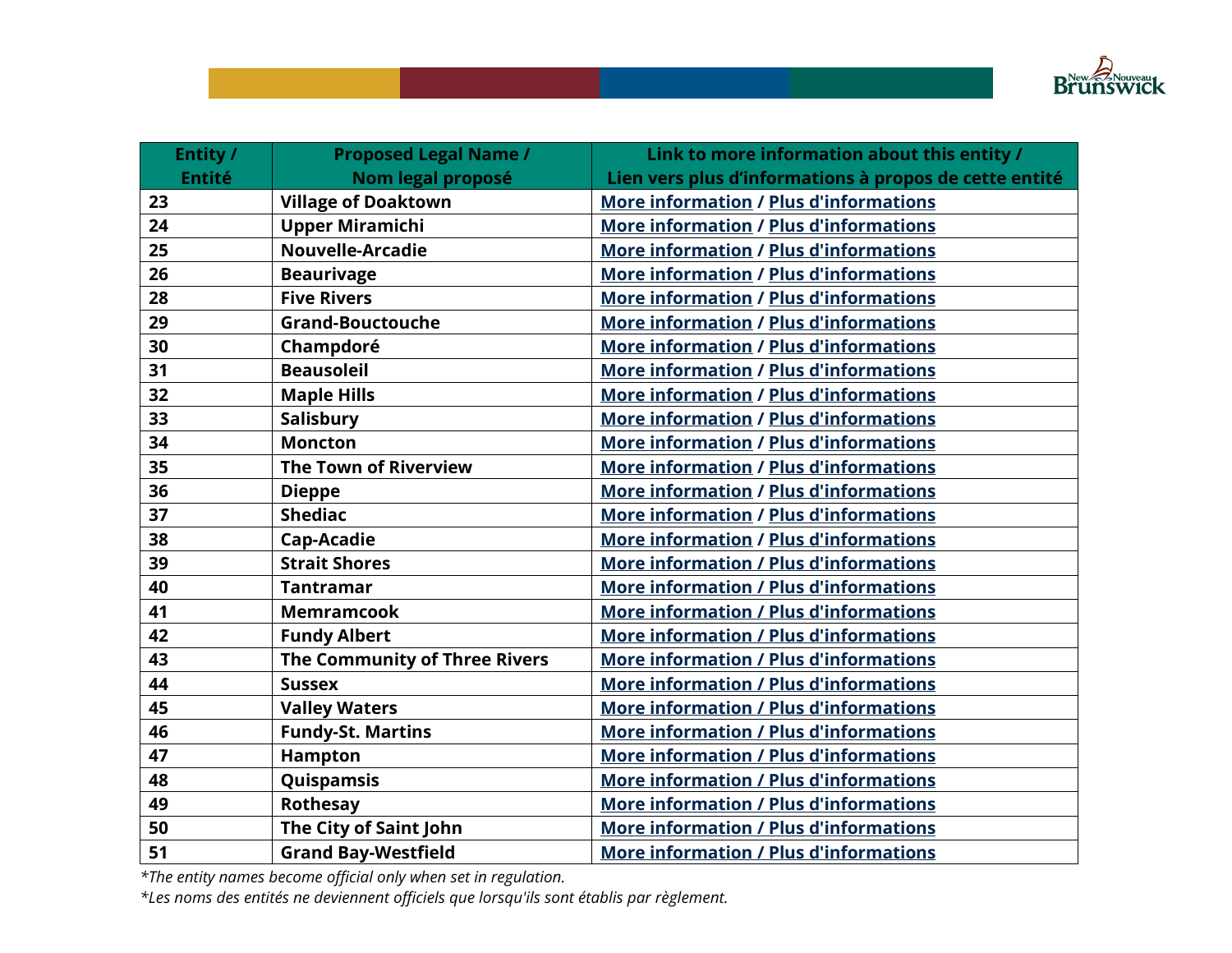

| Entity /      | <b>Proposed Legal Name /</b>             | Link to more information about this entity /           |
|---------------|------------------------------------------|--------------------------------------------------------|
| <b>Entité</b> | Nom legal proposé                        | Lien vers plus d'informations à propos de cette entité |
| 52            | <b>Fundy Shores</b>                      | <b>More information / Plus d'informations</b>          |
| 53            | <b>Eastern Charlotte</b>                 | <b>More information / Plus d'informations</b>          |
| 54            | <b>Grand Manan</b>                       | <b>More information / Plus d'informations</b>          |
| 55            | <b>Campobello Island</b>                 | <b>More information / Plus d'informations</b>          |
| 56            | <b>Town of Saint Andrews</b>             | <b>More information / Plus d'informations</b>          |
| 57            | <b>Municipal District of St. Stephen</b> | <b>More information / Plus d'informations</b>          |
| 58            | <b>Village of McAdam</b>                 | <b>More information / Plus d'informations</b>          |
| 59            | <b>Harvey</b>                            | <b>More information / Plus d'informations</b>          |
| 60            | <b>Village of Fredericton Junction</b>   | <b>More information / Plus d'informations</b>          |
| 61            | <b>Village of Tracy</b>                  | <b>More information / Plus d'informations</b>          |
| 62            | <b>Hanwell</b>                           | <b>More information / Plus d'informations</b>          |
| 63            | <b>Sunbury-York South</b>                | <b>More information / Plus d'informations</b>          |
| 64            | <b>New Maryland</b>                      | <b>More information / Plus d'informations</b>          |
| 65            | <b>Oromocto</b>                          | <b>More information / Plus d'informations</b>          |
| 66            | <b>Arcadia</b>                           | <b>More information / Plus d'informations</b>          |
| 67            | <b>Municipality of Grand Lake</b>        | <b>More information / Plus d'informations</b>          |
| 68            | <b>Nashwaak</b>                          | <b>More information / Plus d'informations</b>          |
| 69            | <b>The City of Fredericton</b>           | <b>More information / Plus d'informations</b>          |
| 70            | <b>Central York</b>                      | <b>More information/ Plus d'informations</b>           |
| 71            | <b>Nackawic-Millville</b>                | More information / Plus d'informations                 |
| 72            | <b>Municipality of Lakeland Ridges</b>   | <b>More information / Plus d'informations</b>          |
| 73            | Woodstock                                | <b>More information / Plus d'informations</b>          |
| 74            | <b>Hartland</b>                          | <b>More information / Plus d'informations</b>          |
| 76            | <b>District of Carleton North</b>        | More information / Plus d'informations                 |
| 77            | <b>Regional Community of Southern</b>    | <b>More information / Plus d'informations</b>          |
|               | <b>Victoria</b>                          |                                                        |
| 78            | <b>District of Tobique Valley</b>        | <b>More information / Plus d'informations</b>          |
| 79            | <b>Butternut Valley</b>                  | <b>More information / Plus d'informations</b>          |

*\*The entity names become official only when set in regulation.*

*\*Les noms des entités ne deviennent officiels que lorsqu'ils sont établis par règlement.*